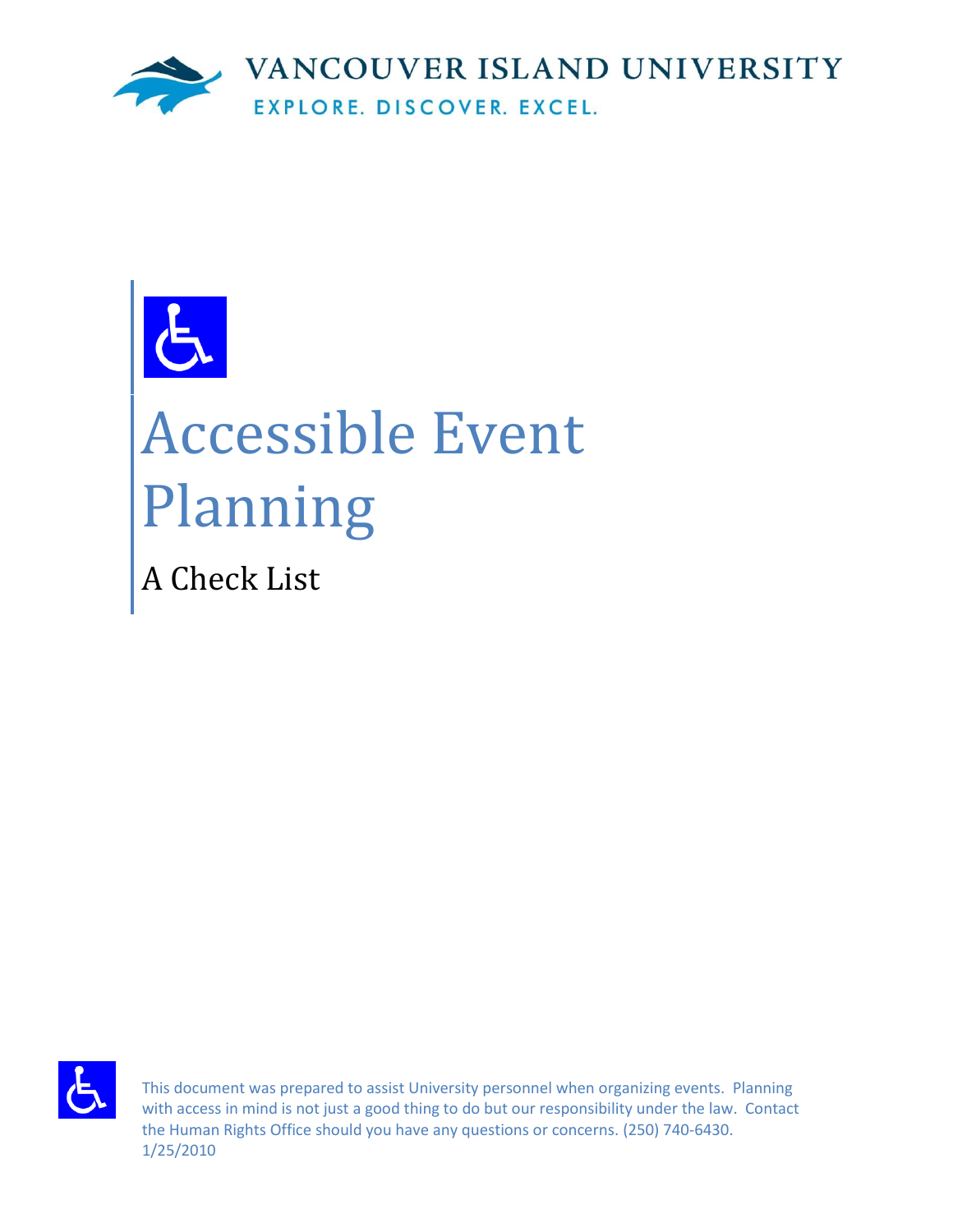When planning an event at VIU, please consider the following checklist to ensure that your event is accessible to all your participants.

## **Advertising, outreach and registration forms**

- Give ample notice for your upcoming event a month is good. This allows people to arrange for transportation, assistants or other supports they may require.
- Provide space on your registration form for people to identify their accommodation or access needs
- On advertising include contact information (e.g., phone number and e-mail address) so that attendees can contact you regarding access and accommodation issues. *Sample: Please contact \_\_\_\_\_ at \_\_\_\_\_ should you have any access related concerns or needs.*
- Follow up with people who request accommodations in a timely fashion to inform them whether or not their needs can be met.
- On the posters or information sheets, include accessibility symbols .  $\overline{\mathbf{G}}$
- 
- Promote a scent-free practice for all events.
- If you are serving food, ask participants about any dietary restrictions.
- If you are not serving food note if the cafeteria will be closed (e.g. weekends) as access to snacks may be important for some participants (e.g. low blood sugar, etc.)

### **Selecting the room or venue**

Attempt to find a space that is fully accessible and meets the needs of your event. Things to look for include:

- The location and approximate distance for nearest accessible parking this should be less than 30 metres from the accessible entrance to your event.
- Make sure that wheelchair access is via the main entrance. If this is not possible post clear, legible signs at the main entrance showing alternative, safe and accessible entrances.
- Make sure people with a disability can reach all areas used at your event independently or with assistance from your volunteers.
- If your event occurs after 4:30 contact Facility Services in advance to ensure that essential elevators will be in operation.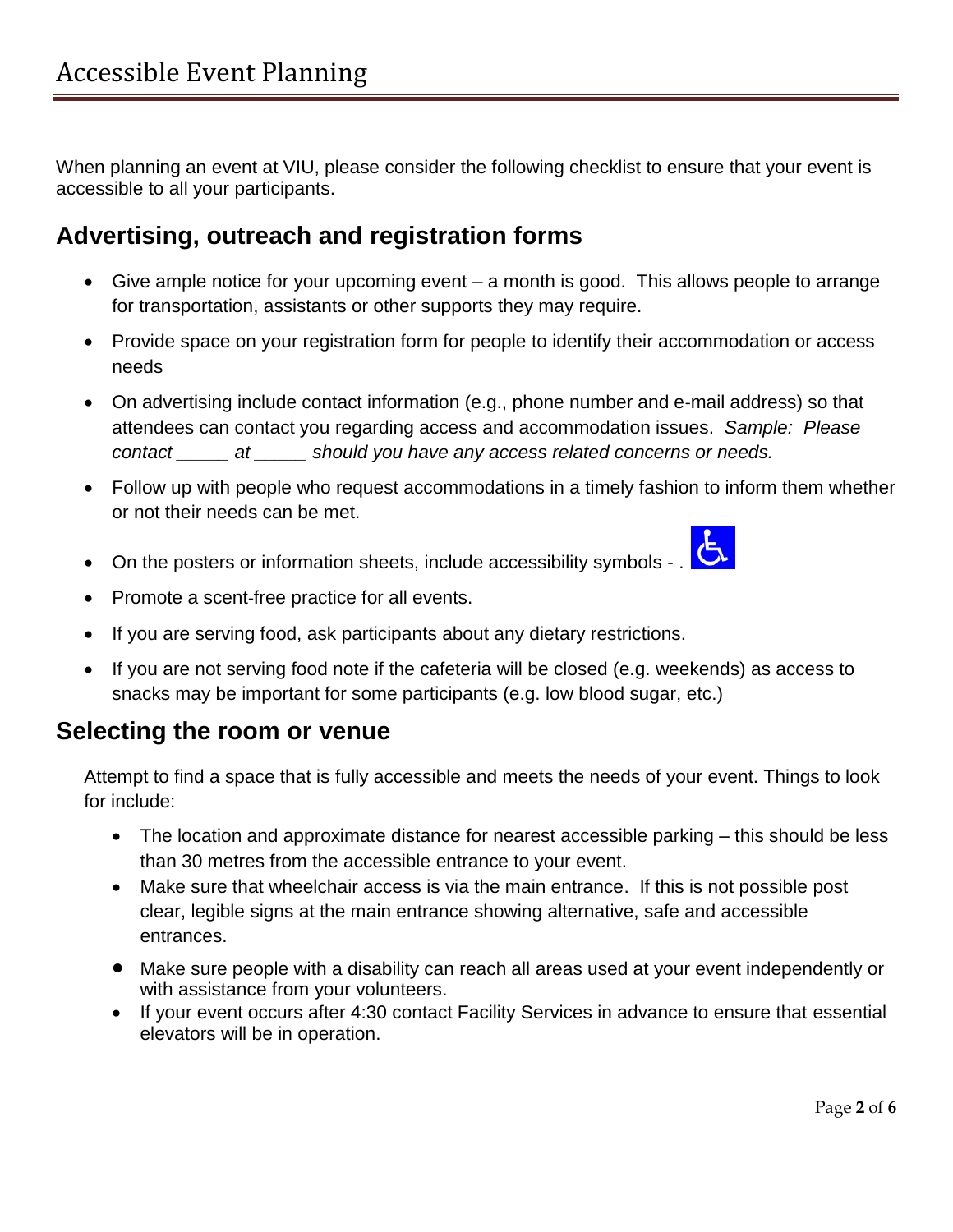# **Events in the Royal Arbutus Room**

The Royal Arbutus Room is often chosen to host university events. As it is located on the second floor of Building 300 and as there is no elevator access it is important to carefully plan for an accessible event.

- Access to the Royal Arbutus Room for persons who cannot use the stairs can be made by a "Garaventa Stair-Lift". The maximum capacity of the stair lift is 450 lbs (person & wheel chair combined) and may not be appropriate for all users. It could not be used by anyone using a scooter (as scooters are too heavy) unless the person had the physical capacity to leave the scooter on the lower floor, access the room via the lift and attend the event without use of the scooter. A further complication is that washrooms are on the lower level, requiring arrangements for an operator for the stair lift should the person need to use the washroom.
- It is recommended that you ensure that any advertising or invitations ask participants with mobility impairments to contact you. *Sample: Please contact the organizer if you have limited mobility or use a wheelchair or scooter*. This will ensure that you are aware of their mobility needs and can make appropriate arrangements. You don't want a participant to arrive, just to find out that they cannot access the room or that arranging for the stair lift at the last minute creates delay and inconvenience.
- Inform any participant using a wheelchair that access to the room involves ascending the stairs on an open platform. This ensures they have full information when making the decision on whether to attend the event. You might want to look at it yourself so that you can accurately describe it to any potential user.
- Ensure that you know who will be available to operate the stair lift. If it is during cafeteria hours a cashier may be able to assist but after hours security will need to be called. Ensure that security knows that they will be needed for your event and the approximate time when they will be needed. Remember to make arrangements for both the beginning and the end of the event. Ensure you know how to connect with security should a washroom visit be required, especially when the event spans a significant number of hours. Access to your event should be convenient and respectful of the person requiring this assistance. Security can be contacted during the day at 250-740-6512 and in the evening/week-ends at 250-753-3812.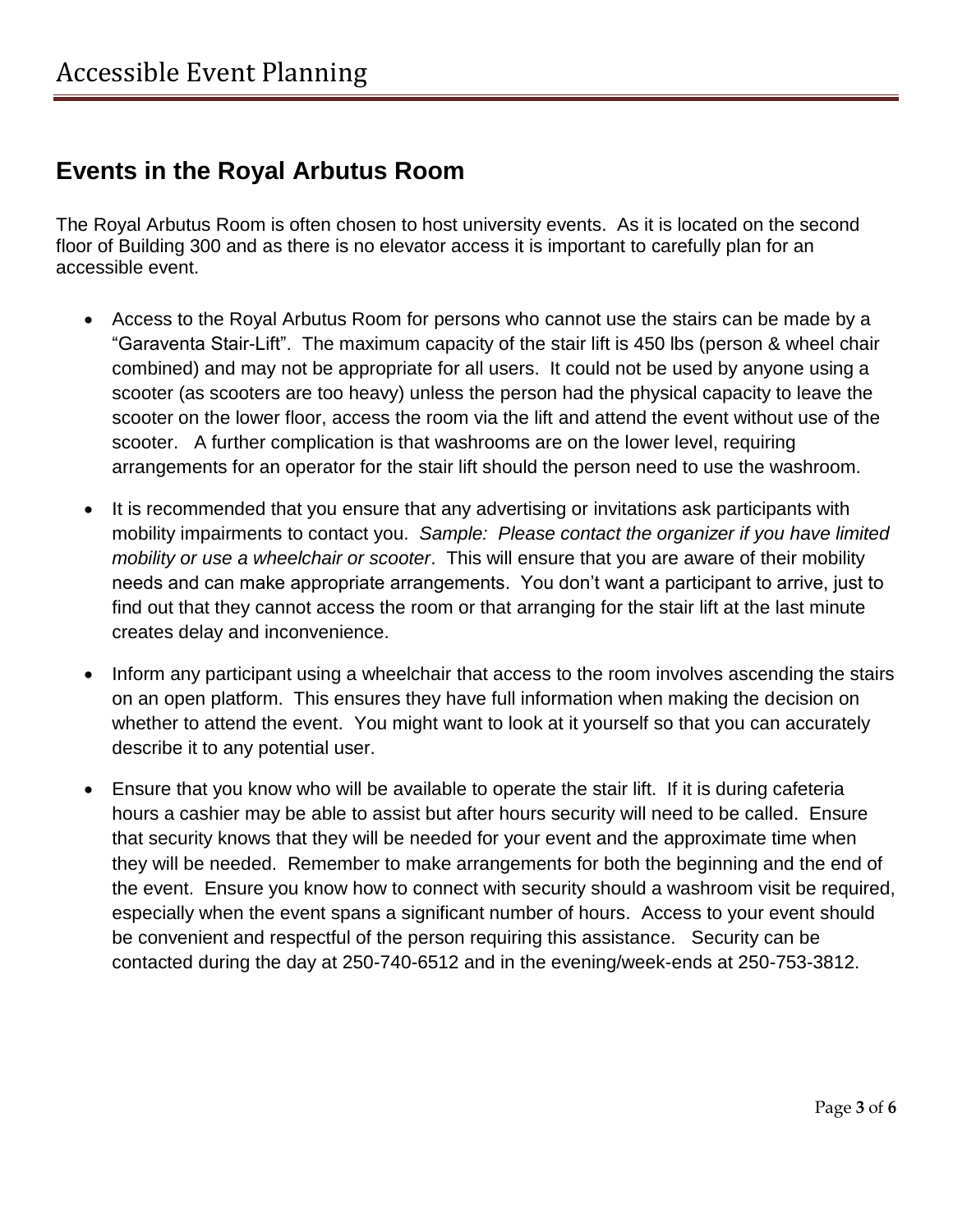# **Setting Up the Room/Facility**

Make sure the room set‐up for your event is as accessible as possible. Consider the following elements:

- Allows for easy movement for wheelchair and scooter users. (You may have to rearrange furniture).
- Wide aisles ideally at least 4 feet wide.
- Includes accessible areas interspersed throughout the room front, middle and back.
- Plenty of space around tables.
- Good lighting (bright, without glare and allows for adjustment).
- If a stage is used, ensure it is easily visible.
- Projector screen is easily visible.
- Good acoustics.
- Provide seat reservations for people who are hearing impaired or visually impaired as appropriate.
- A person attending with a Guide Dog will need a table without a bar underneath so that there is room for the Guide Dog.
- Accessible washrooms within a reasonable distance.

#### **Also make sure that you:**

- Cover electrical cables or cords that cross over aisles or pathways so wheelchair users as well as people who use canes, walkers or have a visual loss can traverse safely across them.
- Post clear and easy-to-read signs showing locations of accessible washrooms, elevators, phones, etc.
- Wherever possible, try to eliminate or reduce background noise during proceedings.
- Make sure organizers, presenters and volunteers are aware of emergency evacuation procedures for participants with disabilities.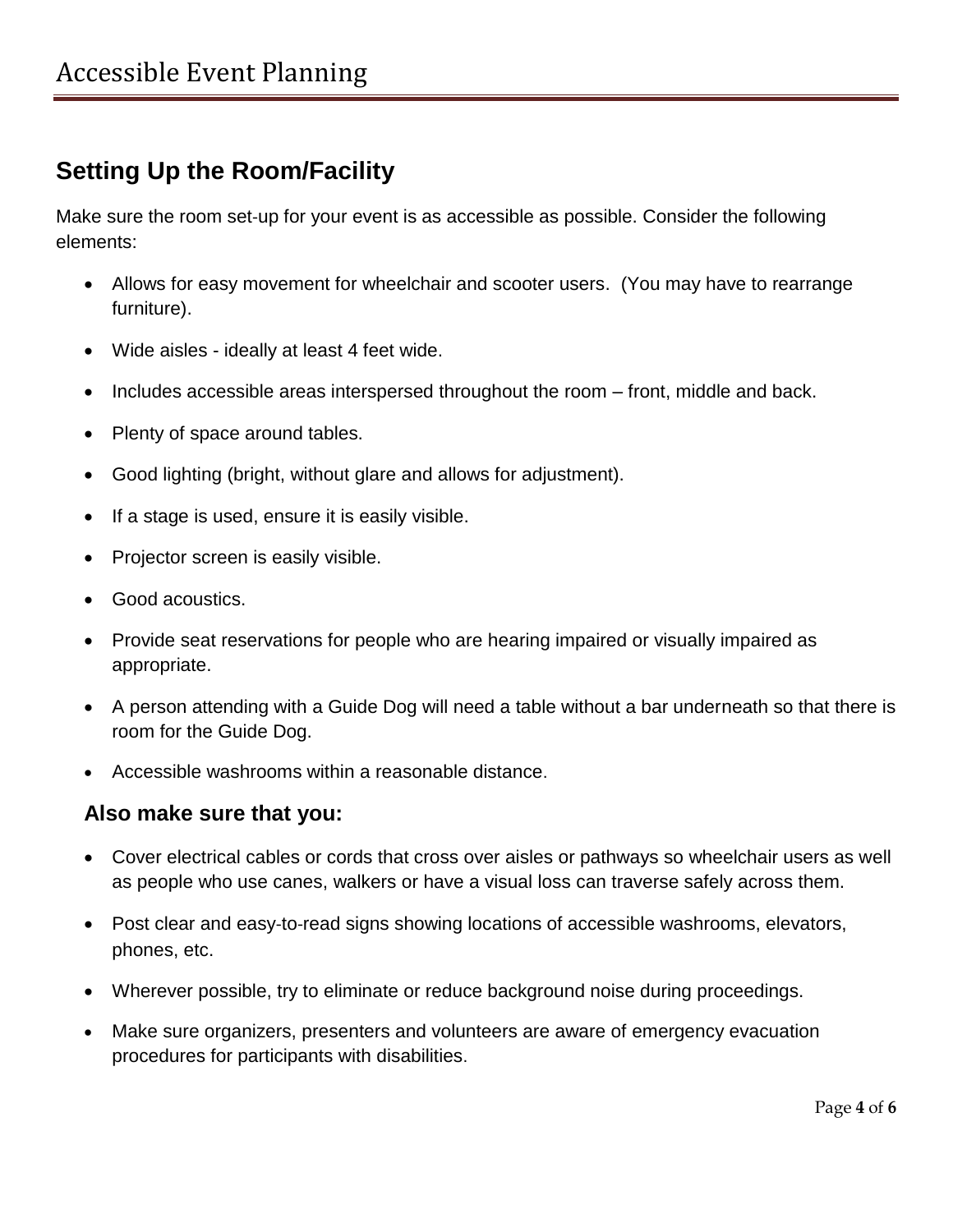# **Planning ahead with any volunteers or other event organizers**

- Train your volunteers for the event about how to respectfully assist people with disabilities and to respond to any accessibility issues that may arise.
- Make sure that volunteers are easily identified (use name tags and/or other identifiers).
- Book English/American Sign Language (ASL) interpreters or computerized note taker / real time captioning, if these services have been requested. Students can often make their own arrangements through the Disability Services Department (250) 740-6446.
- Provide interpreters and note takers with agendas and presentation outlines in advance of the event.
- Assess whether the interpreters and/or captionists should be introduced and whether an explanation to participants would be appropriate.
- If food is provided, make sure the total count includes interpreters, note takers, and attendants.

## **Suggestions for Effective Presenters**

- Remind presenters to end meetings or presentations on schedule (people making transit arrangements often have very little flexibility).
- Consider producing some materials in large print (16‐point type or larger) and have available electronically in case of a request for such a format.
- It is always good to have a few print copies on hand. Encourage and support presenters to offer copies of their material in different formats before their presentation starts.
- For presenters, lectern heights and audio visual controls need to be adjustable to meet the needs of different speakers.
- During the session, presenters should verbally describe contents of videos, or any written materials, including overheads or chalkboard notes for those audience members with vision loss.
- Encourage presenters to use captioned videos.
- Ensure presenters are aware of accessible facilities and whom to contact if there is a problem.